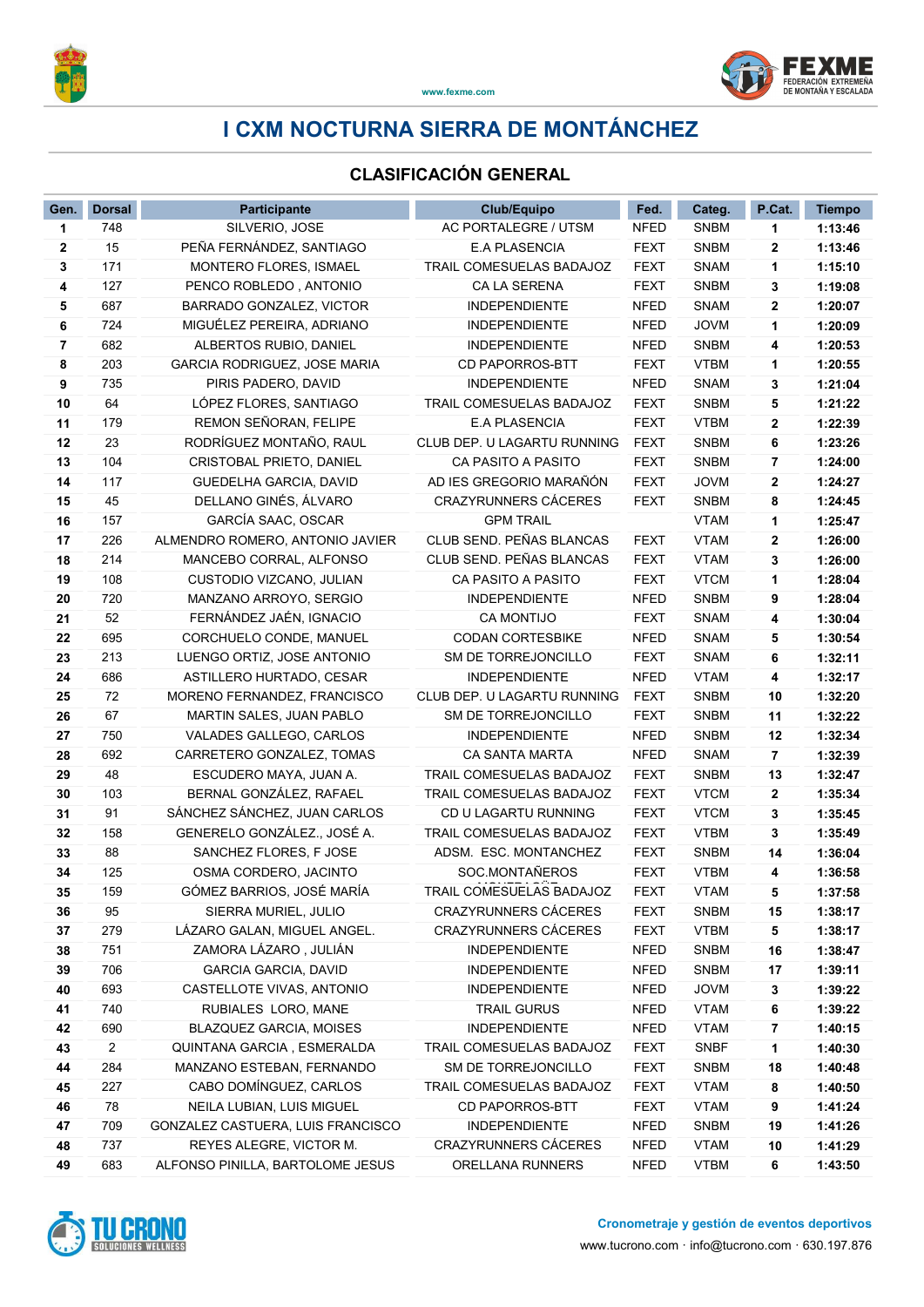| Gen.       | <b>Dorsal</b> | Participante                                                      | Club/Equipo                                  | Fed.                       | Categ.                     | P.Cat.   | <b>Tiempo</b>      |
|------------|---------------|-------------------------------------------------------------------|----------------------------------------------|----------------------------|----------------------------|----------|--------------------|
| 50         | 719           | LUMBRERAS DURAN, JUAN CARLOS                                      | CLUB MARATÓN CACERES                         | <b>NFED</b>                | <b>VTCM</b>                | 4        | 1:43:59            |
| 51         | 734           | PINA HERNÁNDEZ, MARIANO                                           | <b>INDEPENDIENTE</b>                         | <b>NFED</b>                | <b>VTAM</b>                | 11       | 1:44:56            |
| 52         | 745           | SÁNCHEZ PULIDO, FRANCISCO JOSÉ                                    | TOMATE RUNNING MIAJADAS                      | <b>NFED</b>                | <b>VTBM</b>                | 7        | 1:45:41            |
| 53         | 680           | CASTRO MATEO, GUSTAVO FELIPE                                      | CORRICOLLANO                                 | <b>FNAC</b>                | <b>VTAM</b>                | 12       | 1:45:53            |
| 54         | 257           | MONGE RUBIO, RAFAEL J                                             | TRAIL COMESUELAS BADAJOZ                     | <b>FEXT</b>                | <b>VTBM</b>                | 8        | 1:46:11            |
| 55         | 716           | LEDESMA VIÑUELAS, JOSE MANUEL                                     | <b>INDEPENDIENTE</b>                         | <b>NFED</b>                | <b>VTAM</b>                | 13       | 1:46:11            |
| 56         | 717           | LOPEZ ROSCO, BLAS ANTONIO                                         | <b>INDEPENDIENTE</b>                         | <b>NFED</b>                | <b>SNAM</b>                | 8        | 1:46:19            |
| 57         | 285           | MARTÍN COSTA, MANUEL                                              | <b>INDEPENDIENTE</b>                         | <b>FEXT</b>                | <b>SNAM</b>                | 9        | 1:47:03            |
| 58         | 130           | MORA VALLE, ANTONIO                                               | <b>MERIDA TRAIL</b>                          | <b>FEXT</b>                | <b>SNAM</b>                | 10       | 1:47:04            |
| 59         | 701           | DUQUE GARCIA, JULIÁN ALBERTO                                      | <b>CRAZYRUNNERS CÁCERES</b>                  | <b>NFED</b>                | <b>SNBM</b>                | 20       | 1:47:19            |
| 60         | 245           | PÉREZ CRUZ, LEONARDO                                              | <b>CA MONTIJO</b>                            | <b>FEXT</b>                | <b>VTAM</b>                | 14       | 1:49:20            |
| 61         | 684           | ALÍA CAMPILLO, MATEO                                              | <b>CA MONTIJO</b>                            | <b>NFED</b>                | <b>SNAM</b>                | 11       | 1:49:21            |
| 62         | 283           | HERNANDEZ IGLESIAS, GASPAR                                        | <b>CA MONTIJO</b>                            | <b>FEXT</b>                | <b>SNAM</b>                | 12       | 1:49:21            |
| 63         | 235           | ARIAS GARCÍA, JOSÉ E.                                             | <b>CRAZYRUNNERS CÁCERES</b>                  | <b>FEXT</b>                | <b>SNBM</b>                | 21       | 1:49:28            |
| 64         | 712           | HERRERO GRANADO, JUAN CARLOS                                      | <b>CRAZYRUNNER CACERES</b>                   | <b>NFED</b>                | <b>VTAM</b>                | 15       | 1:49:29            |
| 65         | 725           | MILANÉS ROLLÁN, JOSE ANTONIO                                      | <b>INDEPENDIENTE</b>                         | <b>NFED</b>                | <b>SNAM</b>                | 13       | 1:50:38            |
| 66         | 248           | SALAS CASTUERA, ALBERTO                                           | SM C.P. VALCORCHERO                          | <b>FEXT</b>                | <b>SNAM</b>                | 14       | 1:50:45            |
| 67         | 703           | FRANCO MASA, CLEMENTE                                             | TOMATE RUNNING MIAJADAS                      | <b>NFED</b>                | <b>VTBM</b>                | 9        | 1:50:45            |
| 68         | 732           | PEREZ PALOMINO, FRANCISCO                                         | <b>LARES RUNNING</b>                         | <b>NFED</b>                | <b>VTAM</b>                | 16       | 1:51:34            |
| 69         | 741           | RUPERTI PÉREZ, DAVID                                              | ASOC. SEND. EMERITENSE                       | <b>NFED</b>                | <b>SNAM</b>                | 15       | 1:51:39            |
| 70         | 688           | BARRANTES CABALLERO, CRISTIAN                                     | <b>INDEPENDIENTE</b>                         | NFED                       | <b>SNAM</b>                | 16       | 1:53:26            |
| 71         | 708           | GARMENDIA VARELA, MONTSE                                          | <b>INDEPENDIENTE</b>                         | <b>NFED</b>                | <b>VTAF</b>                | 1        | 1:55:24            |
| 72         | 715           | LARRARTE ARBELAIZ, JUAN CARLOS                                    | <b>INDEPENDIENTE</b>                         | <b>NFED</b>                | <b>VTCM</b>                | 5        | 1:55:24            |
| 73         | 710           | <b>GRANDE SERRADILLA, MONTSE</b>                                  | TOMATE RUNNING MIAJADAS                      | <b>NFED</b>                | <b>VTAF</b>                | 2        | 1:57:09            |
| 74         | 749           | TEJEDA PEREZ, SAMUEL                                              | VILLANUEVA CORRE Y MUCHO                     | <b>NFED</b>                | <b>VTAM</b>                | 17       | 1:57:58            |
| 75         | 731           | PEREZ GARCIA, JOSÉ MANUEL                                         | <b>CRAZYRUNNERS CÁCERES</b>                  | <b>NFED</b>                | <b>SNBM</b>                | 22       | 1:58:06            |
| 76         | 691           | BÚRDALO HERNÁNDEZ, SERGIO                                         | <b>INDEPENDIENTE</b>                         | <b>NFED</b>                | <b>SNAM</b>                | 17       | 1:58:08            |
| 77         | 721           | MARQUEZ GOMEZ, LORENZO                                            | <b>INDEPENDIENTE</b>                         | <b>NFED</b>                | <b>VTCM</b>                | 6        | 1:58:45            |
| 78         | 699           | DELGADO ZARZA, CONSTANTINO                                        | <b>INDEPENDIENTE</b>                         | <b>NFED</b>                | <b>VTCM</b>                | 7        | 1:59:12            |
| 79         | 736           | RAMOS DURAN, ANTONIO                                              | <b>INDEPENDIENTE</b>                         | NFED                       | <b>VTAM</b>                | 18       | 1:59:12            |
| 80         | 696           | DÁVILA BENITEZ, JUAN CARLOS                                       | <b>INDEPENDIENTE</b>                         | <b>NFED</b>                | <b>SNAM</b>                | 18       | 2:02:02            |
| 81         | 697           | DAZA BURÓN, ESTELA                                                | <b>INDEPENDIENTE</b>                         | <b>NFED</b>                | <b>SNAF</b>                | 1        | 2:02:07            |
| 82         | 729           | PARRA HERNÁNDEZ, JUAN CARLOS                                      | <b>INDEPENDIENTE</b>                         | <b>NFED</b>                | <b>VTBM</b>                | 10       | 2:02:20            |
| 83         | 733           | PÉREZ SÁNCHEZ, RICARDO                                            | <b>INDEPENDIENTE</b>                         | <b>NFED</b>                | <b>VTAM</b>                | 19       | 2:02:20            |
| 84         | 718           | LUMBRERAS DIAZ, JUAN CARLOS                                       | INDEPENDIENTE                                | <b>NFED</b>                | <b>SNAM</b>                | 19       | 2:03:25            |
| 85         | 230           | LAJAS FERNÁDEZ, VANESSA                                           | <b>CRAZYRUNNERS CÁCERES</b>                  | <b>FEXT</b>                | <b>SNBF</b>                | 2        | 2:03:39            |
| 86         | 286           | RUBIO QUINTANA, FRANCISCO                                         | <b>CA MONTIJO</b>                            | <b>FEXT</b>                | <b>VTAM</b>                | 20       | 2:04:29            |
| 87         | 704           | GALLANA ÁLVAREZ, MANUEL                                           | TRAIL SACAMANTECAS                           | <b>NFED</b>                | <b>VTAM</b>                | 21       | 2:04:30            |
| 88         | 705           | GALLANA ÁLVAREZ, EUSEBIO                                          | TRAIL SACAMANTECAS                           | <b>NFED</b>                | <b>SNAM</b>                | 20       | 2:04:31            |
| 89         | 702           | FLORES TORRADO, LOURDES                                           | AACB-SD                                      | <b>NFED</b>                | <b>VTAF</b>                | 3        | 2:10:13            |
| 90         | 282           | HERNÁNDEZ CANDELARIO, ANTONIO                                     | <b>INDEPENDIENTE</b>                         | <b>FEXT</b>                | <b>SNAM</b>                | 21       | 2:10:56            |
| 91         | 752           | DORADO CARBONELL, JOSE LUIS                                       | <b>INDEPENDIENTE</b>                         | <b>NFED</b>                | <b>VTBM</b>                | 11       | 2:11:56            |
| 92         | 689           | BAYON CANO, ANGELA                                                | VILLANUEVA CORRE Y MUCHO                     | <b>NFED</b>                | <b>VTAF</b>                | 4        | 2:12:07            |
| 93         | 728           | ORTIZ NOGALES, ADOLFO                                             | VILLANUEVA CORRE Y MUCHO                     | <b>NFED</b>                | <b>VTAM</b>                | 22       | 2:12:07            |
| 94         | 698           | DE AVILA DELGADO, RAFAEL                                          | <b>INDEPENDIENTE</b>                         | <b>NFED</b>                | <b>VTAM</b>                | 23       | 2:12:24            |
| 95         | 76            | MURILLO FERNÁNDEZ, JARA                                           | CA TRUJILLO                                  | <b>FEXT</b>                | <b>SNAF</b>                | 2        | 2:14:21            |
| 96         | 713           | JIMÉNEZ GUERRERO, MARÍA                                           | <b>INDEPENDIENTE</b>                         | <b>NFED</b>                | <b>SNAF</b>                | 3        | 2:15:05            |
| 97         | 694<br>727    | COLORADO TIENZA, JORGE ANTONIO<br>MORENO VILLAESCUSA, MARIA LUISA | <b>INDEPENDIENTE</b><br><b>INDEPENDIENTE</b> | <b>NFED</b><br><b>NFED</b> | <b>SNAM</b>                | 22       | 2:15:06            |
| 98         | 744           | SANABRIA DONOSO, ISAIAS                                           | <b>INDEPENDIENTE</b>                         | <b>NFED</b>                | <b>VTAF</b><br><b>VTAM</b> | 5        | 2:17:45            |
| 99<br>100  | 743           | SALCEDO MACHADO, ARIEL                                            | AACB-SD                                      | <b>NFED</b>                | <b>VTAM</b>                | 24<br>25 | 2:17:45<br>2:22:18 |
|            | 738           | RODRIGUEZ LOBO, LAURA                                             | <b>CA TALAVERA</b>                           | <b>NFED</b>                | <b>SNBF</b>                |          |                    |
| 101<br>102 | 739           | ROMERO SALGUERO, JOSE RAMON                                       | <b>CA TALAVERA</b>                           | <b>NFED</b>                |                            | 3        | 2:23:51            |
| 103        | 742           | RUPERTI SANZ, FRANCISCO JAVIER                                    | ASOC. SEND. EMERITENSE                       | <b>NFED</b>                | <b>SNBM</b><br><b>VTCM</b> | 23<br>8  | 2:23:51<br>2:24:52 |
| 104        | 707           | GARCÍA-ROMERAL ADRIÁN, JUAN                                       | <b>INDEPENDIENTE</b>                         | <b>NFED</b>                | <b>SNBM</b>                | 24       | 2:25:13            |
| 105        | 730           | PARRALEJO REBOLLO, LUZ MARÍA                                      | <b>INDEPENDIENTE</b>                         | <b>NFED</b>                | <b>SNAF</b>                | 4        | 2:25:14            |
| 106        | 723           | MATEOS JIMÉNEZ, AGUSTÍN                                           | TOMATE RUNNING MIAJADAS                      | <b>NFED</b>                | <b>SNBM</b>                | 25       | 2:30:46            |
|            |               |                                                                   |                                              |                            |                            |          |                    |